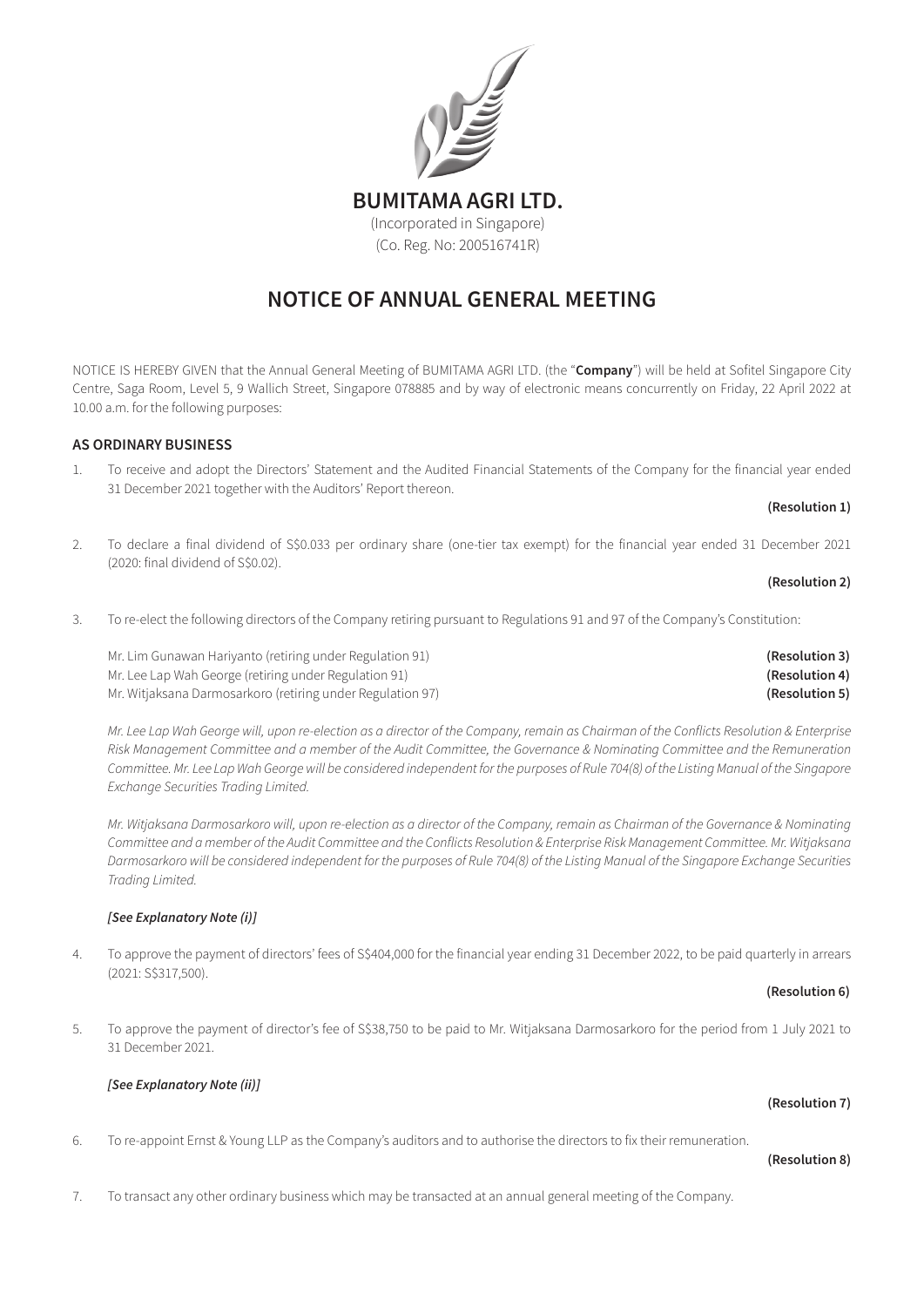# AS SPECIAL BUSINESS

To consider, and if thought fit, to pass the following resolutions as Ordinary Resolutions, with or without modifications:

# 8. RENEWAL OF THE SHAREHOLDERS' MANDATE FOR INTERESTED PERSON TRANSACTIONS WITH IOI CORPORATION BERHAD AND ITS ASSOCIATES

That for the purposes of Chapter 9 ("Chapter 9") of the Listing Manual of the Singapore Exchange Securities Trading Limited ("SGX-ST"):

- (a) approval be and is hereby given for the renewal of the mandate for the Company, its subsidiaries and associated companies that are entities at risk (as that term is used in Chapter 9 of the Listing Manual of the SGX-ST), or any of them, to enter into any of the transactions falling within the types of interested person transactions, the particulars of which are as set out in Annexure I to the Appendix dated 7 April 2022 to the Annual Report (the "Appendix"), with any party who is named in Annexure I to the Appendix, provided that such interested person transactions are carried out in the normal course of business, at arm's length and on normal commercial terms and in accordance with the guidelines of the Company for such interested person transactions as set out in Annexure I to the Appendix (the "Shareholders' Mandate for IOI Transactions");
- (b) the Shareholders' Mandate for IOI Transactions shall, unless revoked or varied by the Company in a general meeting, continue in force until the date that the next annual general meeting of the Company is held or is required by law or the Constitution of the Company to be held, whichever is earlier;
- (c) the Audit Committee of the Company be and is hereby authorised to take such action as it deems proper in respect of the procedures described in Annexure I to the Appendix and/or to modify or implement such procedures as may be necessary to take into consideration any amendment to Chapter 9 which may be prescribed by the SGX-ST from time to time; and
- (d) authority be given to the directors of the Company to complete and do all such acts and things (including executing all such documents as may be required) as they, or each of them, may consider necessary, desirable or expedient to give effect to the Shareholders' Mandate for IOI Transactions and/or this resolution as they may think fit.

# *[See Explanatory Note (iii)]*

# (Resolution 9)

# 9. SHARE ISSUE MANDATE

That pursuant to Section 161 of the Companies Act 1967 of Singapore (the "**Companies Act**"), the Constitution of the Company and in accordance with Rule 806 of the Listing Manual of the Singapore Exchange Securities Trading Limited (the "SGX-ST"), approval be and is hereby given to the directors of the Company to issue:

- (a) shares in the capital of the Company (whether by way of rights, bonus or otherwise); or
- (b) convertible securities; or
- (c) additional convertible securities arising from adjustments made to the exercise price or conversion price and, where appropriate, the number of convertible securities previously issued in the event of a rights issue, bonus issue or subdivision or consolidation of shares pursuant to Rule 829 of the Listing Manual of the SGX-ST; or
- (d) shares arising from the conversion of convertible securities, notwithstanding that the general mandate may have ceased to be in force at the time the shares are to be issued,

at any time and upon such terms and conditions and for such purposes as the directors of the Company may in their absolute discretion deem fit provided that:

(i) the aggregate number of shares and convertible securities that may be issued shall not be more than 50% of the total number of issued shares (excluding treasury shares and subsidiary holdings) in the capital of the Company, or such other limit as may be prescribed by the SGX-ST, as at the date this resolution is passed;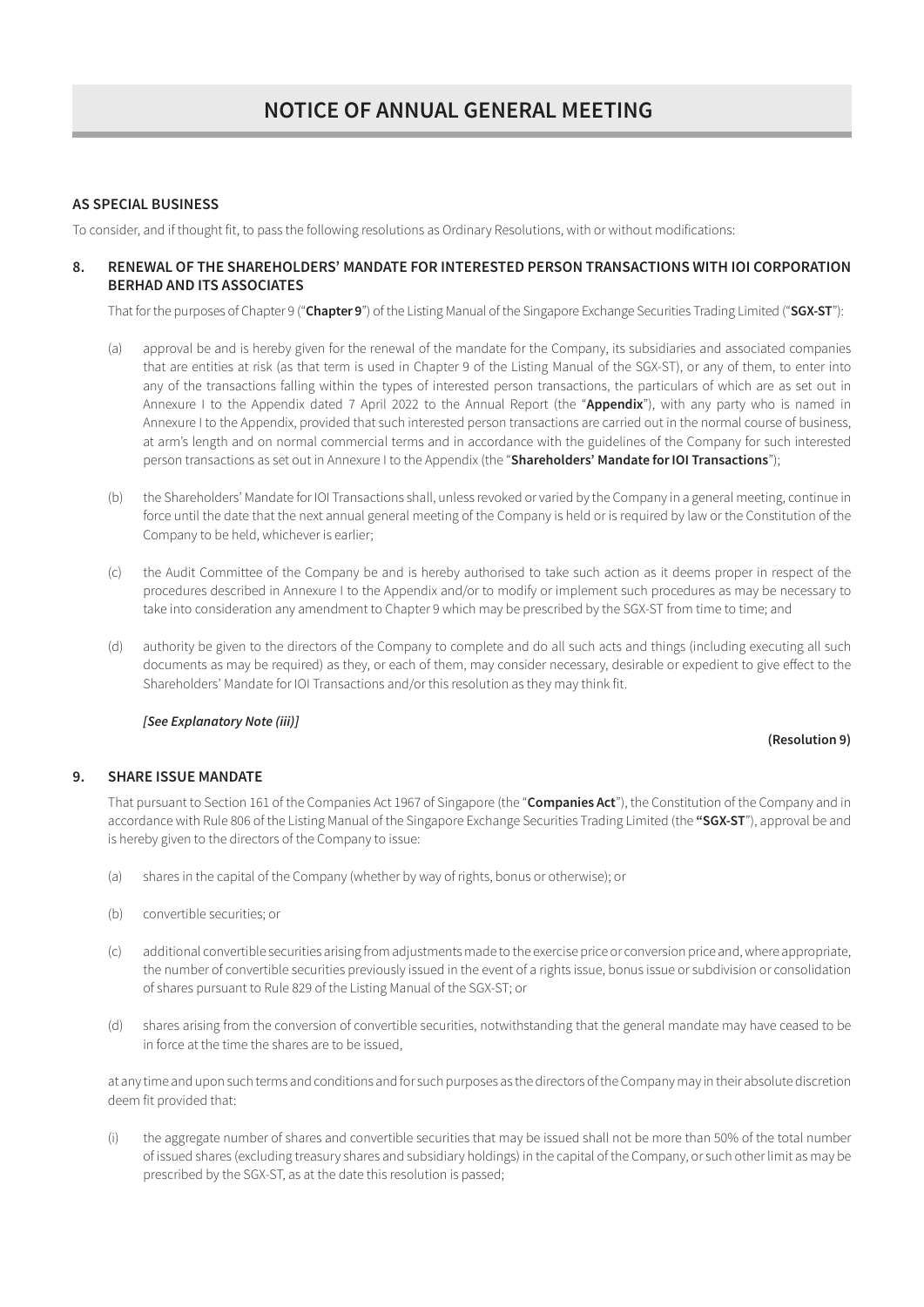# NOTICE OF ANNUAL GENERAL MEETING

- (ii) the aggregate number of shares and convertible securities that may be issued other than on a pro-rata basis to existing shareholders shall not be more than 20% of the total number of issued shares (excluding treasury shares and subsidiary holdings) in the capital of the Company, or such other limit as may be prescribed by the SGX-ST, as at the date this resolution is passed;
- (iii) for the purpose of determining the aggregate number of shares and convertible securities that may be issued under subparagraphs (i) and (ii) above, the total number of issued shares (excluding treasury shares and subsidiary holdings) in the capital of the Company as at the date this resolution is passed shall be calculated after adjusting for: (1) new shares arising from the conversion or exercise of convertible securities; (2) new shares arising from exercising share options or vesting of share awards, provided the options or awards were granted in compliance with Part VIII of Chapter 8 of the Listing Manual of the SGX-ST; and (3) any subsequent bonus issue, consolidation or subdivision of the Company's shares, provided that any adjustments made under sub-paragraphs (1) and (2) above are only to be made in respect of new shares arising from convertible securities, share options or share awards which were issued and outstanding or subsisting as at the date this resolution is passed; and
- (iv) unless earlier revoked or varied by the Company in a general meeting, such authority conferred by this Resolution shall continue in force until the conclusion of the next annual general meeting of the Company ("AGM") or the date by which the next AGM is required by law or the Constitution of the Company to be held, whichever is earlier.

## *[See Explanatory Note (iv)]*

### (Resolution 10)

# 10. RENEWAL OF THE SHARE BUYBACK MANDATE

That:

- (a) for the purposes of the Companies Act 1967 of Singapore (the "Companies Act") and the Listing Manual of the Singapore Exchange Securities Trading Limited (the "SGX-ST"), the directors of the Company be and are hereby authorised to exercise all the powers of the Company to purchase or otherwise acquire the issued ordinary shares fully paid in the capital of the Company (the "Shares") not exceeding in aggregate the Prescribed Limit (as hereafter defined) during the Relevant Period (as hereafter defined), at such price(s) as may be determined by the directors of the Company from time to time up to the Maximum Price (as hereafter defined), whether by way of:
	- (i) on-market purchases transacted through the SGX-ST's trading system or on another stock exchange on which the issuer's equity securities are listed ("Market Acquisitions"); or
	- (ii) off-market acquisitions in accordance with an equal access scheme as defined in Section 76C of the Companies Act ("Off-Market Acquisitions"),

and otherwise in accordance with all other provisions of the Constitution of the Company, the Companies Act and the Listing Manual of the SGX-ST as may for the time being be applicable (the "Share Buyback Mandate");

- (b) the authority conferred on the directors of the Company pursuant to the Share Buyback Mandate may be exercised by the directors of the Company at any time and from time to time during the period commencing from the passing of this resolution and expiring on the earliest of:
	- (i) the date on which the next annual general meeting of the Company (" $AGM$ ") is held or is required by law or the Constitution of the Company to be held, whichever is earlier;
	- (ii) the date on which the purchases or acquisitions of Shares by the Company pursuant to the Share Buyback Mandate are carried out to the full extent mandated; or
	- (iii) the date on which the authority contained in the Share Buyback Mandate is varied or revoked by the shareholders of the Company in a general meeting;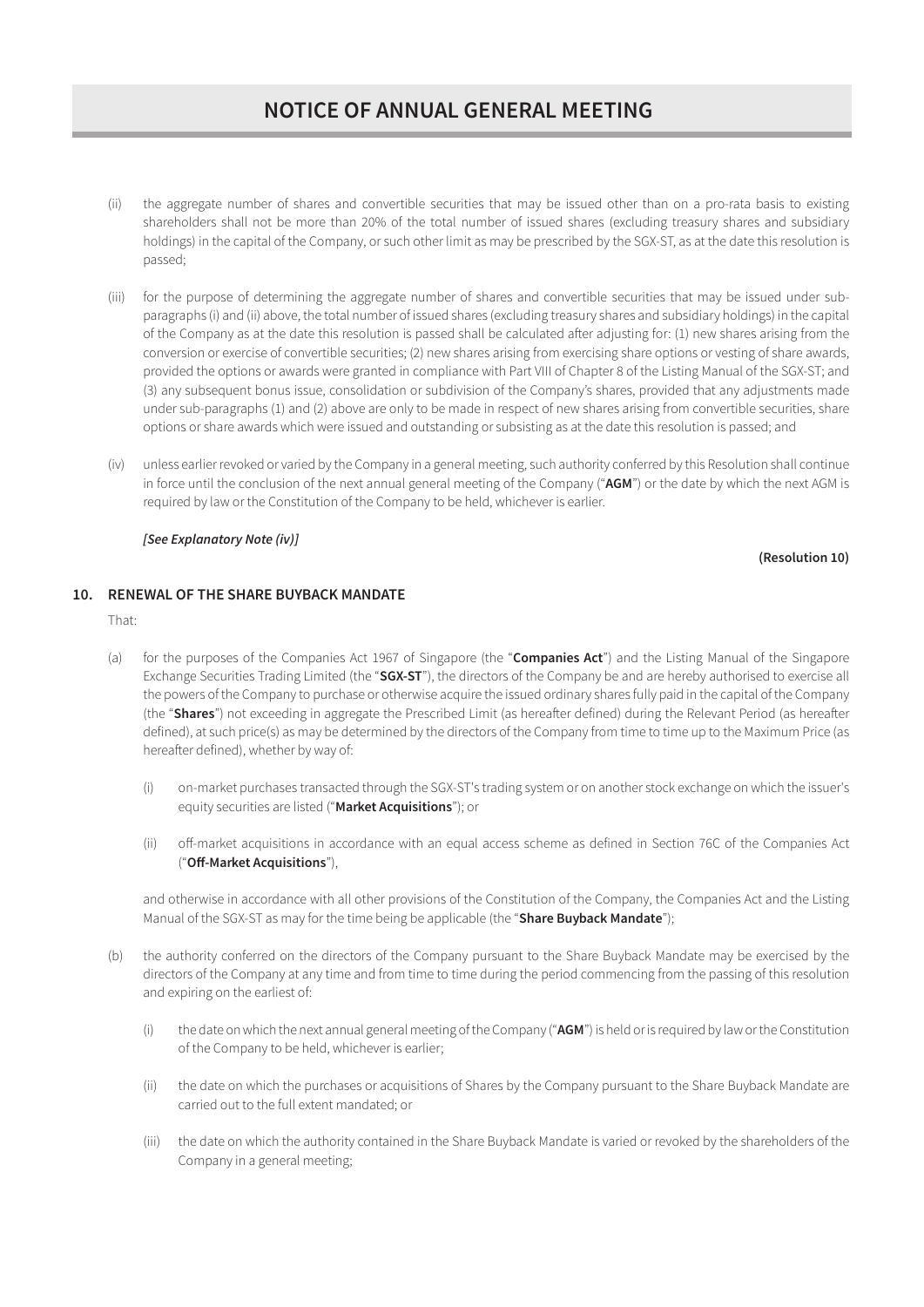## (c) in this resolution:

"Prescribed Limit" means that number of issued Shares representing 10% of the total number of issued Shares (excluding treasury shares and subsidiary holdings) as at the date of the passing of this resolution unless: (i) the Company has, at any time during the Relevant Period, reduced its share capital by a special resolution under Section 78C of the Companies Act; or (ii) the court has, at any time during the Relevant Period, made an order under Section 78I of the Companies Act confirming the reduction of share capital of the Company, in which event, the total number of issued Shares (excluding treasury shares and subsidiary holdings) shall be taken to be the total number of issued Shares (excluding treasury shares and subsidiary holdings) as altered;

"Relevant Period" means the period commencing from the date on which the AGM at which this resolution is passed is held and expiring on the date on which the next AGM is held or is required by law or the Constitution of the Company to be held, whichever is earlier, after the date of this resolution; and

"Maximum Price" in relation to a Share to be purchased or acquired, means an amount (excluding brokerage, stamp duties, commission, applicable goods and services tax and other related expenses) not exceeding:

- (i) in the case of a Market Acquisition: 105% of the Average Closing Price;
- (ii) in the case of an Off-Market Acquisition pursuant to an equal access scheme: 120% of the Average Closing Price, where:

"Average Closing Price" means the average of the closing market prices of the Shares over the last five market days, on which transactions in the Shares were recorded, immediately preceding the day of the Market Acquisition or, as the case may be, the day of the making of the offer pursuant to the Off-Market Acquisition, and deemed to be adjusted for any corporate action that occurs during such five-market day period and the day on which the purchases are made; and

"day of the making of the offer" means the day on which the Company announces its intention to make an offer for the purchase of Shares from shareholders of the Company, stating the purchase price (which shall not be more than the Maximum Price calculated on the foregoing basis) for each Share and the relevant terms of the equal access scheme for effecting the Off-Market Acquisition; and

(d) any of the directors of the Company be and are hereby authorised to complete and do all such acts and things (including executing such documents as may be required) as they may consider expedient or necessary to give effect to the transactions contemplated by this resolution.

# *[See Explanatory Note (v)]*

(Resolution 11)

By Order of the Board

Chiang Wai Ming Company Secretary

Singapore, 7 April 2022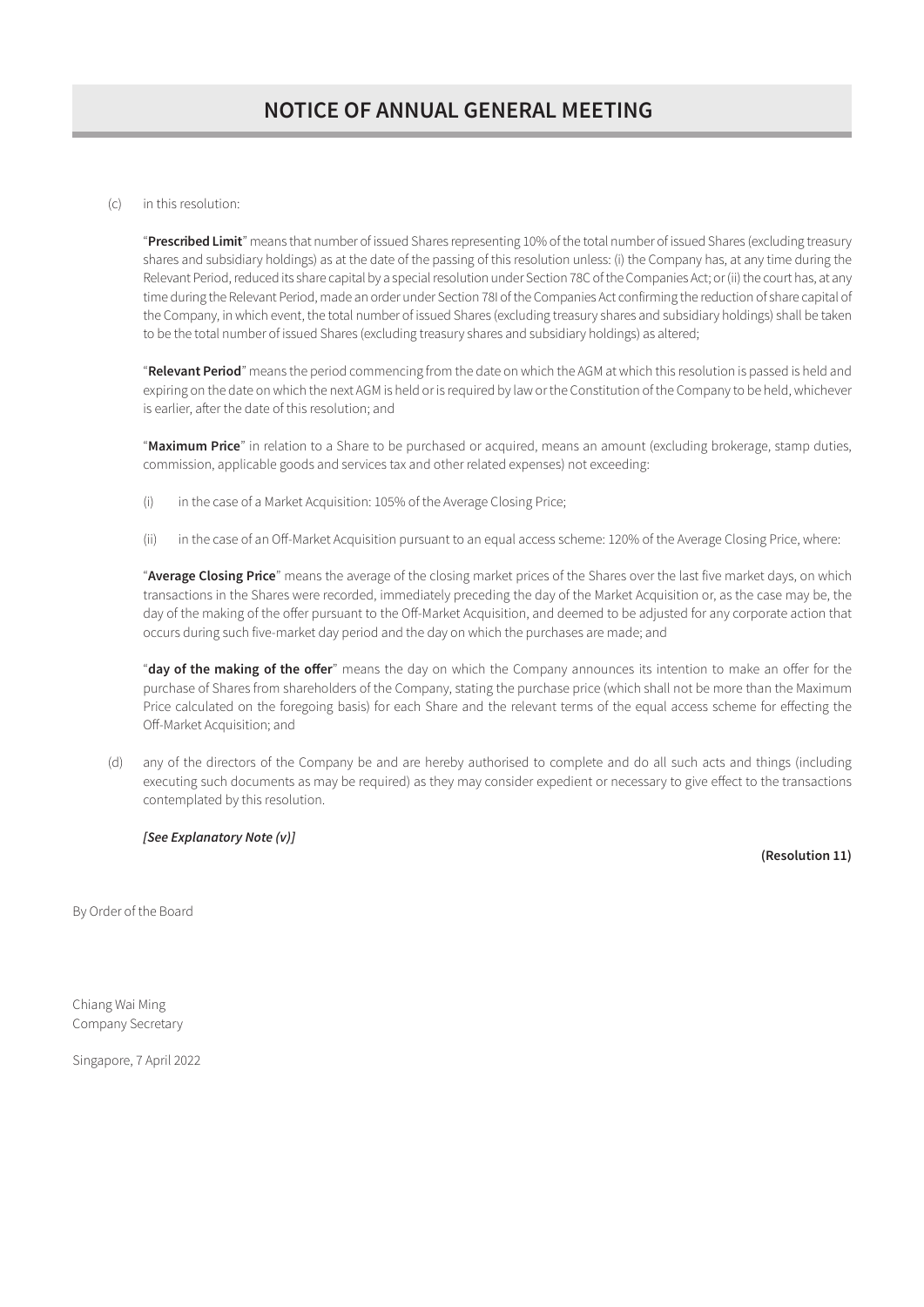# Explanatory Notes on Resolutions to be passed:

- Pursuant to Rule 720(6) of the Listing Manual of the SGX-ST, further information on Mr. Lim Gunawan Hariyanto, Mr. Lee Lap Wah George and Mr. Witjaksana Darmosarkoro is set out in the Corporate Governance Report titled "Additional Information on Directors seeking re-election pursuant to Rule 720(6) of the Listing Manual of the SGX-ST" on page 54 of the Annual Report.
- (ii) Shareholders of the Company had approved a payment of directors' fee of S\$317,500 for the year ended 31 December 2021 at Annual General Meeting ("AGM") held on 12 April 2021. Mr. Witjaksana Darmosarkoro was appointed as an Independent Non-Executive Director of the Company on 1 July 2021, his director's fee for the period from 1 July 2021 to 31 December 2021 is tabled for shareholders' approval at this AGM.
- (iii) The Ordinary Resolution 9 proposed in item 8 above, if passed, will renew the Shareholders' Mandate for IOI Transactions to authorise the Company, its subsidiaries and associated companies that are entities at risk (as that term is used in Chapter 9 of the Listing Manual of the SGX-ST), or any of them, to enter into any of the mandated transactions with any party who is named in Annexure I to the Appendix dated 7 April 2022 to the Annual Report, and will empower the directors of the Company to do all acts necessary to give effect to the Shareholders' Mandate for IOI Transactions and/or Ordinary Resolution 9. Such authority will, unless previously revoked or varied by the Company in a general meeting, continue in force until the date that the next AGM is held or is required by law or the Constitution of the Company to be held, whichever is earlier. Information relating to this proposed resolution is set out in the Appendix dated 7 April 2022 to the Annual Report.
- (iv) The Ordinary Resolution 10 proposed in item 9 above, if passed, will empower the directors of the Company from the date of this AGM until the date of the next AGM, to allot and issue shares and convertible securities in the Company up to an aggregate amount not exceeding fifty percent (50%) of the total number of issued shares (excluding treasury shares and subsidiary holdings, if any) in the capital of the Company, of which the aggregate number up to twenty percent (20%) may be issued other than on a pro rata basis.
- (v) The Ordinary Resolution 11 proposed in item 10 above, if passed, will empower the directors of the Company from the date of this AGM until the next AGM to repurchase fully-paid ordinary shares of the Company by way of market acquisitions or off-market acquisitions of up to ten percent (10%) of the total number of issued Shares (excluding treasury shares and subsidiary holdings, if any as at that date) in the capital of the Company at such price(s) as may be determined by the directors of the Company from time to time up to the Maximum Price. Information relating to this proposed resolution is set out in the Appendix dated 7 April 2022 to the Annual Report.

# Notes:

- 1. The AGM is being convened, and will be held, physically pursuant to the COVID-19 (Temporary Measures) (Control Order) Regulations 2020 (the "Physical Meeting") and virtually pursuant to the COVID-19 (Temporary Measures) (Alternative Arrangements for Meetings for Companies, Variable Capital Companies, Business Trusts, Unit Trusts and Debenture Holders) Order 2020 (the "Virtual Meeting"). Printed copies of this Notice of AGM will be sent to members and will also be available on the Company's website at the URL https://bumitama-agri.com/ and SGXNet at the URL https://www.sgx.com/securities/company-announcements.
- 2. Information on the pre-registration procedures for attending the Physical Meeting in person and the alternative arrangements relating to attendance at the Virtual Meeting via electronic means (including arrangements by which the meeting can be electronically accessed via live audio-visual webcast or audio-feed), are set out in the important notice relating to AGM dated 7 April 2022 (the "Important Notice"). The Important Notice may be accessed at the Company's website at the URL https://bumitama-agri.com/ and SGXNet at the URL https://www.sgx.com/securities/company-announcements. Any reference to a time of day is made by reference to Singapore time.
- 3. Shareholders will be able to attend the Physical Meeting in person (up to 50 shareholders) or observe and/or listen to the AGM proceedings through a live audio-visual webcast or audio-feed via their mobile phones, tablets or computers. In order to do so, shareholders must pre-register at the Company's pre-registration website at the URL https://agm.bumitama.com/ by 19 April 2022, 10.00 a.m. (the "Registration Deadline"), to enable the verification of members' status.

Following the verification, authenticated shareholders will receive a confirmation email containing details and instructions on attending the Physical Meeting and/or on how to register and access the live audio-visual webcast or audio-feed of the AGM proceedings, by 1.00 p.m. on 20 April 2022. Shareholders who do not receive an email by 1.00 p.m. on 20 April 2022, but have registered by the Registration Deadline, should email the Company's Share Registrar, B.A.C.S Private Limited at *main@zicoholdings.com* or our Investor Relations team at *register@bumitama-agri.com* for assistance.

Shareholders must not forward the abovementioned link to other persons who are not shareholders of the Company and who are not entitled to attend the AGM to avoid any technical disruptions or overload to the live AGM webcast and audio-feed.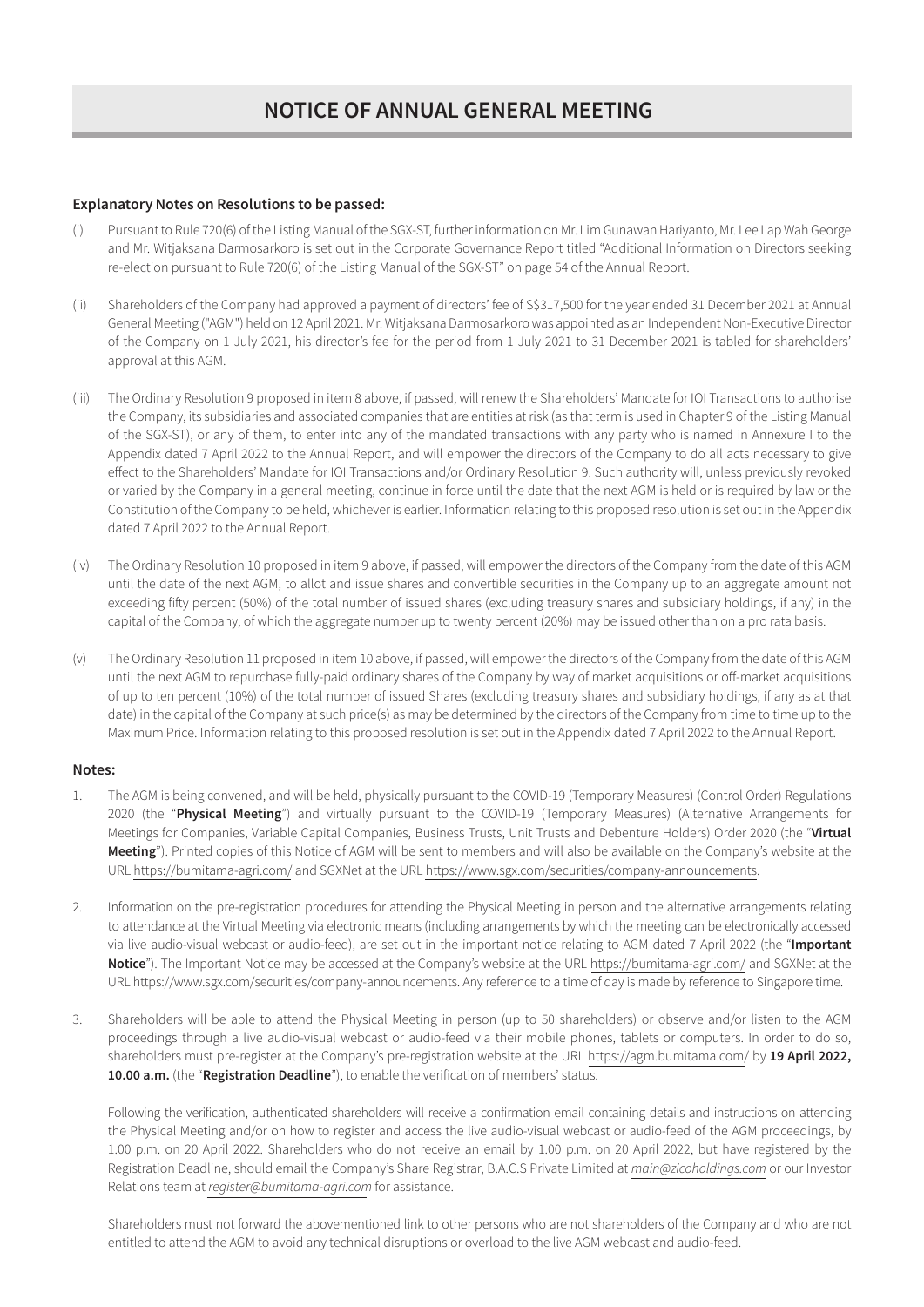# NOTICE OF ANNUAL GENERAL MEETING

4. Shareholders will be able to ask questions "live" at both the Physical Meeting and the Virtual Meeting in the manners as stipulated in the Important Notice. Shareholders may also submit questions related to the resolutions to be tabled for approval at the AGM, in advance of the AGM. In order to do so, their questions must be submitted via email to our Investor Relations team at *investor.relations@bumitama-agri.com* or by post to the registered office of the Company at 10 Anson Road #11-19, International Plaza, Singapore 079903 by 14 April 2022 at 10.00 a.m..

The Company will endeavour to address all substantial and relevant questions submitted prior to or during the AGM. The Company will publish the responses to the substantial and relevant questions received prior to the AGM at least 48 hours prior to the closing date and time for the lodgement of the proxy forms. The Company will also publish the minutes of the AGM and its responses to relevant and substantial questions received during the AGM on the SGXNet and the Company's website within one month from the date of AGM.

- 5. A shareholder (including a Relevant Intermediary\*) must appoint the Chairman of the AGM as his/her/its proxy to vote on his/her/ its behalf at the AGM if such member wishes to exercise his/her/its voting rights at the AGM.
- 6. In appointing the Chairman of the AGM as proxy, a member (whether individual or corporate) must specify his/her/its instructions as to voting, or abstentions from voting, for the respective resolutions in the instrument appointing the Chairman of the AGM as proxy ("Proxy Form"). Failing which, the appointment of the Chairman of the AGM as proxy for that resolution will be treated as invalid. The accompanying Proxy Form for the AGM may be accessed at the Company's website and on SGXNet and the printed copies will also be sent to members.
- 7. The Proxy Form must be under the hand of the appointor or of his attorney duly authorised in writing. Where the Proxy Form is executed by a corporation, it must be executed either under its seal or under the hand of an officer or attorney duly authorised. Where the Proxy Form is executed by an attorney on behalf of the appointor, the letter or power of attorney or a duly certified copy thereof must be lodged with the instrument, failing which the instrument may be treated as invalid.
- 8. The Proxy Form must be submitted to the Company in the following manner:
	- (a) if submitted by post, be lodged at the Registered Office of the Company at 10 Anson Road #11-19, International Plaza, Singapore 079903, or
	- (b) if submitted electronically, be submitted via email to the Company at *register@bumitama-agri.com*.

in either case, by the Registration Deadline, 19 April 2022, 10.00 a.m., being no later than 72 hours before the time appointed for holding the AGM.

A shareholder who wishes to submit the Proxy Form must complete and sign the Proxy Form, before submitting it by post to the address provided above, or before scanning and sending it by email to the email address provided above.

- 9. Central Provident Fund Investment Scheme ("CPF") and Supplementary Retirement Scheme ("SRS") investors who wish to appoint the Chairman of the AGM as their proxy in respect of the Company's Shares should approach their respective CPF Agent Banks or SRS Operators to submit their votes at least seven (7) working days before the AGM, by 10.00 a.m. on 12 April 2022.
- 10. The Company's Annual Report FY2021 dated 7 April 2022 has been published and may be accessed at the Company's website at the URL https://bumitama-agri.com/ and SGXNet at the URL https://www.sgx.com/securities/company-announcements.
- 11. The Chairman of the AGM, as proxy, need not be a member of the Company.
- 12. Due to the evolving COVID-19 situation in Singapore, the Company may be required to change its AGM arrangements at short notice. Shareholders are advised to check the SGX website at the URL https://www.sgx.com/securities/company-announcements for the latest updates on the status of the AGM, If any.